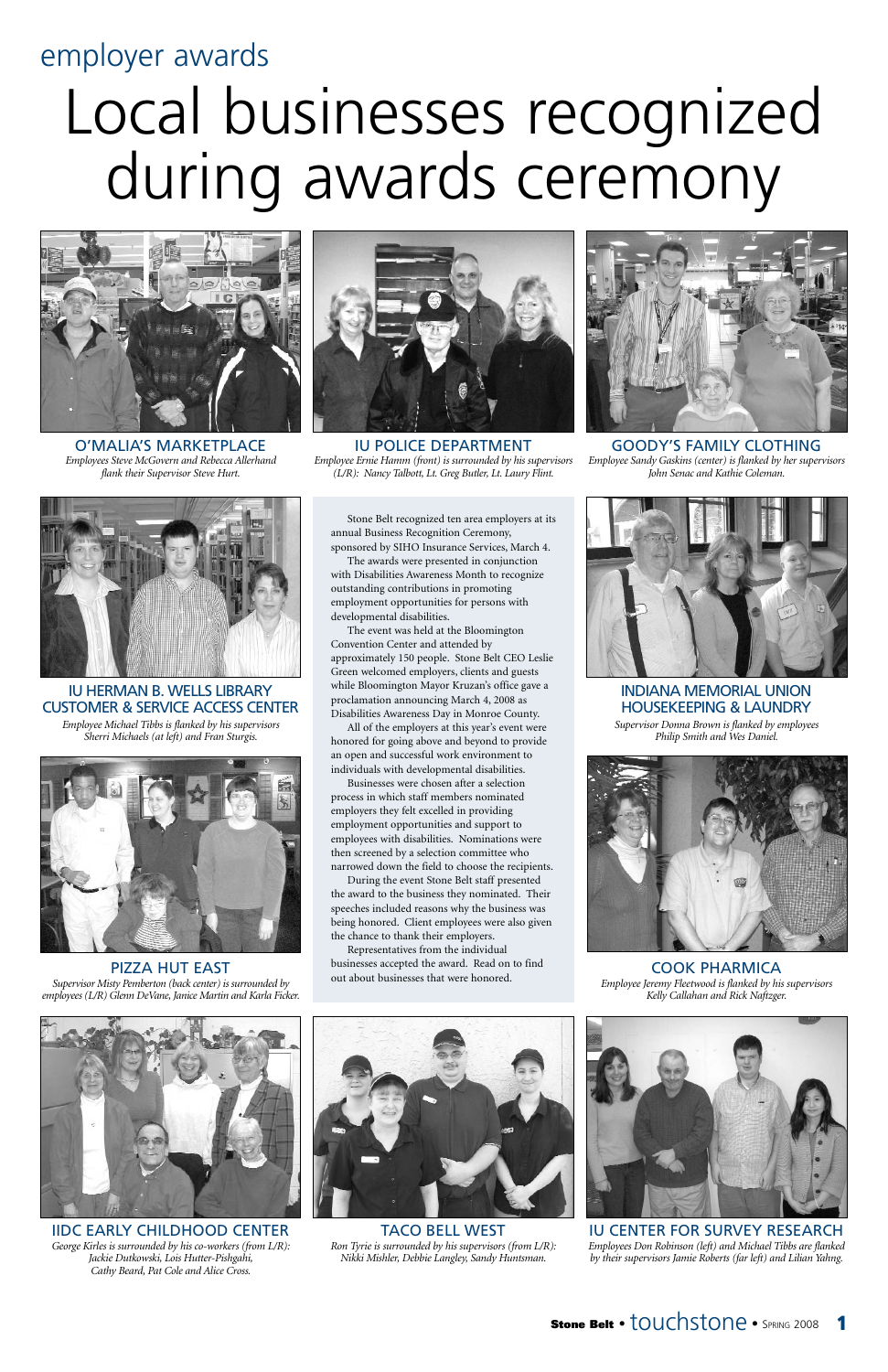**Leslie Green,** Chief Executive Officer

## upcoming events

#### **EXECUTIVE TEAM**

Leslie Green: Chief Executive Officer Ward Brown: Chief Financial Officer Kim Hodges: Senior Director of Programs Maureen Gahan: Director of Milestones Clinical & Health Resources Brad Galin: Senior Director of Human Resources & Corporate Compliance Amy Jackson: Director of Development

#### **DEPARTMENTAL LEADERSHIP**

Jack Clark: Director of Management Information Systems Bitta DeWees: Director of Community Employment Larry Pejeau: Director of Leather Works Sales & Marketing Shawn Halter: Director of Stone Belt South Matt Jackson: Director of Stone Belt West Susan Russ: Director of Stone Belt East Tonya Vandivier: Director of Stone Belt Central

#### **SPRING 2008, ISSUE 22**

Touchstone is published quarterly by: Stone Belt 2815 East 10th Street Bloomington, Indiana 47408 812.332.2168 www.stonebelt.org

Touchstone is distributed free of charge to families, friends, businesses and community partners of Stone Belt. If you would like to receive our newsletter or know someone else who would, please contact Publications Supervisor Cheryl Paul at 812.332.2168, ext. 261 or email cpaul@stonebelt.org.

#### **2 Stone Belt • touchstone • SPRING 2008**

Editor: Cheryl Paul • Public Relations: Stacey Ryner

#### **BOARD OF DIRECTORS**

President: Phil Meyer Vice President: Beth Gazley Secretary: Vicki Baker Treasurer: Stuart Mufson Past President: Don Hossler

#### **BOARD MEMBERS**

Ryan Bass, William Beyer, Natalie Brewington, Charles Burch, Margaret Gilbride, Doug Giles, Babette Hall, Dan Harris, Tim Hines, Stuart Mufson, Patrick Robbins, Amy Travis, Henry Upper, William Verhagen.



## quarterly donors

Stone Belt extends appreciation to all our generous donors from December 1, 2007 to February 29, 2008. We are grateful for their continued support.

CROWN LEVEL GIFTS (\$100,000+): Betty Underwood\*\*

CORNERSTONE LEVEL GIFTS (\$2,500 — \$4,999): David Higgins & Mary Green, George Langendorf & Kathryn Taylor, Visa International.

BUILDER LEVEL GIFTS (\$1,000 — \$2,499): Community Foundation of Bloomington & Monroe County, Arthur & Kay Dahlgren, Evans Scholars Fraternity, Don & Carol Anne Hossler\*.

ADVOCATE LEVEL GIFTS (\$500 — \$999): Exxon Mobil Foundation, Innovative Financial Solutions, Irwin Union Bank & Trust Company, Maureen Gahan\*, Ed Maxedon & Leslie Green\*, Monroe Bank, Stuart & Cookie Mufson, SIHO Insurance Services, Ray & Marcie Tichenor, United Commerce Bank, Beverly & Don Warren.

STEWARD LEVEL GIFTS (\$100 — \$499): James & Shirley Abbitt, James Alling, William & Jill Beyer, Charlie Bleuel & Teri McCalla, Charles & Rhonda Burch\*\*, Jim & Carol Campbell, Matthew Crouch, Richard & Rosemary Dever, David DeVore, Paul & Karen Ficker, Bernie & Vickie Fry\*, Loren George, Barbara Gifford, Margaret Gilbride, GoodSearch, John & Elizabeth Hall\*, Phil & Margaret Hathaway, Lena Hewitt\*, Gary & Susan Hieftje, Kappa Kappa Kappa Sorority Alpha Delta Chapter, Kappa Kappa Sigma Sorority Iota Chapter, Miles & Marjorie Kanne, Timothy Lewis, Frankie & Teresa Littlejohn, Pat Lundy, Ruth Miller, Scott & Jennifer Morgan, Roberta Murphy, Jack & Jan Nickless\*, Pat & Peggy Page, Bryant & Cheryl Paul\*, Annass & Anne Roemer-Sentissi\*, Susan Russ\*, Curtis & Judith Simic, Jill Robinson, Lorraine Rumsey, Robert & Janet Shields, Chester Skoczylas\*, Spencer Presbyterian Church, Smithville Telephone Company, Southern Indiana Pediatrics, Malcolm Stern, Gary & Kristin Stratten, Joe & Karen Tamewitz, Beverly Teach & Chris Wagner, Saundra Taylor, Mark & Virginia Thompson.

FRIEND LEVEL GIFTS (\$1 — \$99): Kenneth & Barbara Beatty, Jim & Marge Belisle, Norma Beversdorf, Bill C. Brown Associates, Jane Billyeald, Shirley Boardman, Natalie Brewington, Kathryn Davidson, Ted & Alice Deppe, Paul & Lana Eisenberg, Ann Fox, James & Leota Fulk, John & Paula Fullager, Timothy & Cindy Funkhouser, Brad & Susanne Galin\*, Martha Harsanyi, Smith Higgins, Marian Hoffa, Barbara Hughes, Jason & Amy Jackson\*, Sherry Jeffers, David & Margaret Johnson, Kiwanis Club of South Central Indiana, Jim & Kathie Lazerwitz, Lila Massa, Nancy Metcalf, Donna Miller, Rose Oehring\*, Ferdinand & Beate Piedmont, Jerry Prince, James & Tammy Reuter\*, Robert & Carol Reynolds, Russell & Ellen Ross, Bertina Rudman, Judith Schroeder, Kathleen Sideli, Catherine Simmons, Keith Solberg & Sonja Johnson, Michael Somin, Charles & Sue Stillions, Hans & Alice Tischler, United Way of Jefferson County, Lori Voss.

• For more information email ParentTeacherAdvisoryCouncil-owner@yahoogroups.com. For more information about the film, "Including Samuel," log on to www.includingsmauel.com.

IN-KIND GIFTS: Bloom Magazine, John & Karen Braun, Charles & Rhonda Burch, Dai Hong Chang, Donald Jackson, Mt. Auburn United Methodist Church, One World Enterprises, Tim Thrasher, Unique Club, Williams Bros. Healthcare Pharmacy, Charlotte & Paul Zietlow.

*\* Denotes gifts given through the United Way \*\*Denotes gifts to Stone Belt Endowment*

## ouchstone

## from the CEO Spring brings numerous success stories

I consider myself very fortunate. I have worked in the field of disability services during a very exciting period and I have lived to see many dreams and visions brought to life. While we once only imagined a world in which people with disabilities would fill a variety of important social roles, it now exists all around us. Stone Belt has a mission to prepare, empower and support individuals with disabilities to fully participate in the life of the community. For almost 50 years — with support from our constituents and the community at large — we have helped to facilitate many exciting accomplishments. Support is available for individuals to live in the community instead of institutions. Artists with disabilities create inspirational works that are enthusiastically admired and collected by the public. Businesses embrace the contributions of employees with disabilities.

This issue of the *Touchstone* highlights numerous success stories. We celebrated together in our annual Business Recognition Ceremony earlier this month, during which 10 area companies were held up as examples of the incredible impact that can be made when individuals with disabilities are



given the opportunity to excel. We are proud of the role that we have played in engaging the community in employing our clients, and we know that we have yet to play an even bigger role in this burgeoning field. Inside these pages you'll have the opportunity to read about the difference being made by the energy and enthusiasm of student volunteers. And in this issue you'll also be introduced to a fun and important Stone Belt fund-raising opportunity hosted in part with the Down Syndrome Family Connection. We know that Stone Belt is a success because of our clients, our staff, our volunteers and our supporters. Every one of us plays an essential role in providing for an exciting future.

The list of meaningful achievements made by members of our Stone Belt family goes on and on, yet we are not finished with this good work. We eagerly await the opportunity to continue our efforts and to enhance our role in helping our clients, current and future, to build fulfilling lives and actualize their dreams. There is much more that needs to be done, but the rewards of our work embolden us to carry on, to advocate for appropriate funding and public policies, and to collaborate with all of you as our partners in this success.

Loli Sum

#### **MARCH 26 / 11:30 AM – 1:30 PM AWARDS FOR EXCELLENCE**

Terry's, 3124 Canterbury Drive. Five staff members who have made outstanding contributions will be recognized. • For more information contact Human Resources Director, Brad Galin at 812-332-2168, ext. 274 / bgalin@stonebelt.org

#### **MARCH 29 / ALL DAY / 4 – 5:30 PM STORY HOUR & COMMUNITY ART PROJECT BARNES & NOBLE FUND-RAISER AND STONE BELT ART DISPLAY**

Bloomington Barnes & Noble. Stone Belt is pleased to be partnering with the Down Syndrome Family Connection to hold a special educational and fund-raising event as part of Down Syndrome Awareness Day and Disabilities Awareness Month. Find out how you can be a part of this important event on Page 7.

• For more information contact Stone Belt Development Director, Amy Jackson, at 812-332-2168, ext. 314 / ajackson@stonebelt.org

#### **MARCH 29 / 1 – 3 PM "INCLUDING SAMUEL" MOVIE PREMIERE**

Jackson Creek Middle School, (3980 S. Sare Road, Bloomington).

In honor of Disability Awareness Month the Monroe County Community School Corporation Parent Teacher Advisory Council for Special Education – in partnership with Stone Belt – presents the Indiana statewide premiere of the film "Including Samuel." This event is free and open to the public. "Including Samuel," a documentary film by by Dan Habib, examines the educational and social inclusion of youth with disabilities.

#### **APRIL 26 / 9 AM RUN WITH ME 5K RUN / WALK**

Stone Belt Tenth Street. Start training now for Stone Belt's annual run/walk fund-raiser. More information about this event can be found on the back cover of this edition of *Touchstone*. Fill out your registration form and mail it in the enclosed envelope. • For more information contact Amy Jackson at 812-332-2168, ext. 314 / ajackson@stonebelt.org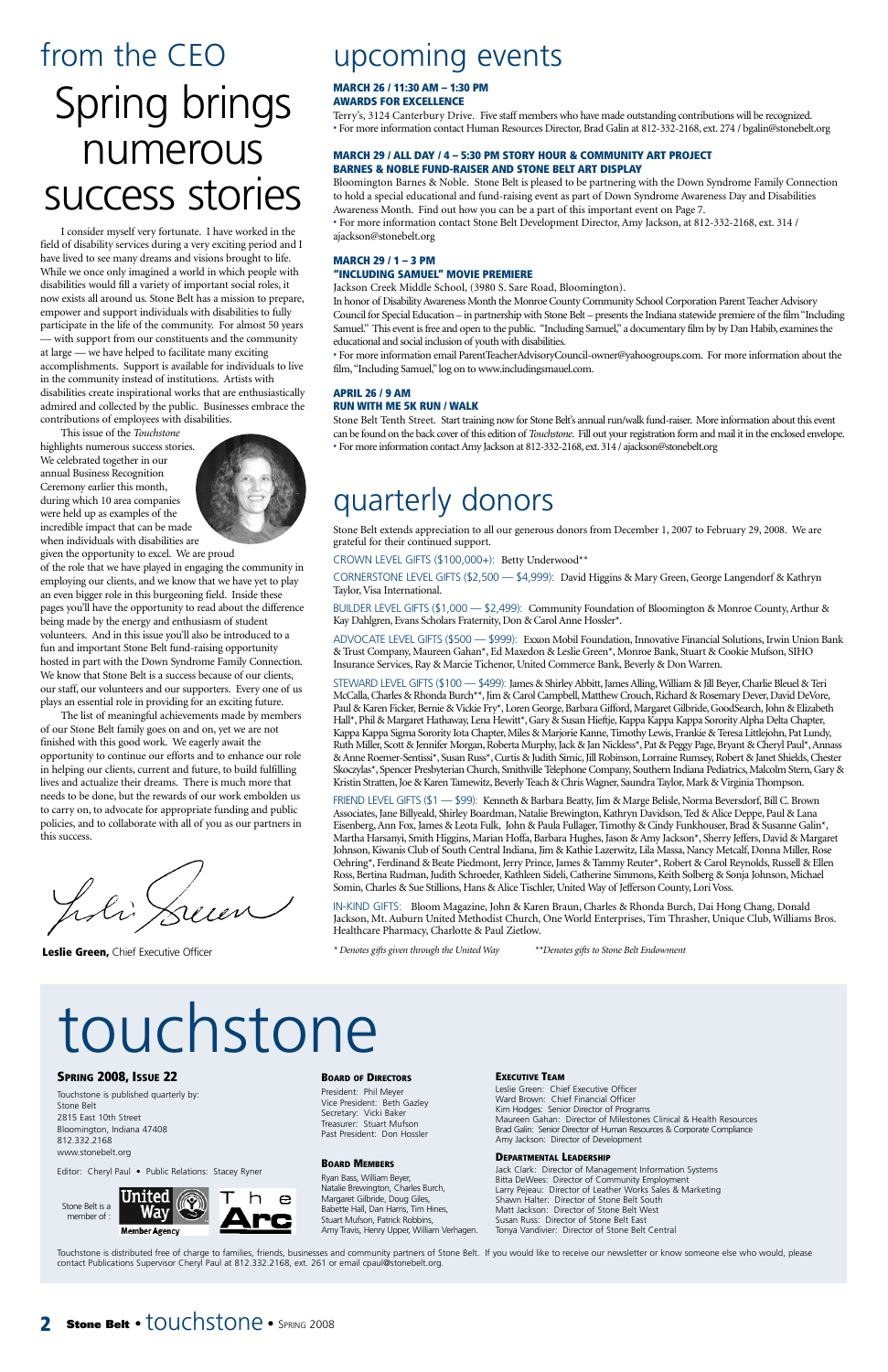

## of note



*Margaret Bachman bought artist Richard Laraway's (at left) "Dog at Play," mosaic at the Opening Reception for Stone Belt's Mixed-Media Mosaic exhibit at Monroe Bank on January 31. Mosaics by 15 artists will be on display and available for purchase at Monroe Bank, 210 East Kirkwood Avenue in Bloomington, through Saturday, May 17. The gallery is open during regular banking hours (typically Monday through Friday, 9 am to 5 pm, and Saturdays from 9 am to Noon). Call 812-336-0201 for more information.*

December 5 at his home in Bloomington.<br>Mr. Burton was a valuable member of Stone Belt's family, and his regular presence at agency events and strong advocacy work on behalf of individuals with developmental disabilities was inspirational in an era when there were very few people dedicated to this cause. He will be greatly missed by many.

#### **REMEMBERING ROBERT BURTON**

Robert Burton, 89, philanthropist, Stone Belt supporter and husband of Stone Belt's first Executive Director Joan Burton, died

In 2001 Mr. Burton established the Joan Burton Memorial Fund at the Community Foundation of Bloomington and Monroe County to honor his wife after her death. Revenue from this fund creates a perpetual income stream for the agency which is utilized to support programs of excellence, including the Stone Belt Awards of Excellence and tuition scholarships offered to staff wishing to continue their education toward advancing their career in the field. Both of these programs provide significant and lasting impact for the clients served by Stone Belt.

Mr. Burton was born in Kearney, Nebraska and his family later moved to Muncie, Indiana where he graduated from Ball State University. He was an Army veteran of World War II, during which he served in Europe and was discharged as a Sergeant in the Anti-aircraft Command Section of the 15th US Army Headquarters.

He came to Indiana University in 1941 as Assistant Cashier and Ticket Manager. A year later he was appointed Assistant to the Vice President and Treasurer and served four successive chief business officers before his retirement in 1988.

Active in community affairs, Burton was a former President of the United Way, President of the Greater Bloomington Chamber of Commerce, and 57-year member of the Bloomington Kiwanis Club, for which he served as President in 1960.

Mr. Burton's progressive vision for Stone Belt through his almost 50-year connection with the agency will leave a lasting legacy. Memorial contributions may be made to the Joan Burton Fund for the benefit of Stone Belt Arc at the Community Foundation of Bloomington and Monroe County, 101 W Kirkwood Ave, Bloomington, IN 47404. For more information about the fund, contact Pete Rhoda, Development Director of the Community Foundation of Bloomington and Monroe County at 812-333-9016 / cfdonor@insightbb.com.

## people make the difference

hopes to get. "I want to get back to working with children. I love being around them," said Mindy

#### **WWW.GOODSHOP.COM**

Stone Belt earned over \$200 in 2007, simply by having clients, staff, friends and family utilize GoodSearch.com for web searches in the name of Stone Belt. Stone Belt receives 1 cent for every web search done on our behalf.

There's a new opportunity to support Stone Belt in a big way! GoodSearch.com now has GoodShop.com! By going to www.GoodShop.com and selecting Stone Belt as your agency of choice, you can then shop hundreds of on-line stores (places like Amazon, eBay, Target, Wal-Mart, Staples, Gap, Travelocity, to name a few), and the businesses will donate a percentage of your purchase to Stone Belt.

The way to do this is easy. Simply go to www.GoodShop.com. Select Stone Belt. Then scroll down to find the store where you wish to shop. Click on that store and shop as you regularly would. Each store actually lists the percentage of your purchase that they will donate to Stone Belt, so you can see how much your purchase will earn. Once you click on your store, there's nothing else you need to do. The money will just come our way! But remember, each time you shop, you must get to your selected on-line store through the GoodShop website, otherwise no donation will be made to Stone Belt. It's just one extra click of the mouse, and it can earn Stone Belt thousands of dollars in just a few months!

Please spread the word about GoodShop.com, and continue to use GoodSearch.com. Let's make 2008 a great GoodSearch/GoodShop year for Stone Belt!

#### **CLIENT BECOMES CPR CERTIFIED**

Mindy Lutchka (pictured, right) has become the first Stone Belt client to be certified by the American Heart Association in CPR. This winter she successfully completed Stone Belt's four-hour First Aid/CPR course.

Mindy, a resident of Williams, IN, receives employment and day program supports from Stone Belt's South Region office in Bedford. This year she celebrated her 10th anniversary with Stone Belt.

Receiving CPR certification is important to Mindy because she is currently preparing to apply for day care positions. Having a CPR certificate will give her an advantage when it comes to preparing her resume. A few years ago she worked at the Nazarene Church Day Care in Bedford, and she frequently spends time with her 5-year-old nephew, Gavin.

"I wanted to take CPR to be sure to know what to do if Gavin or another child I was around was to get injured. My sister is also extremely allergic to bee stings and has problems breathing when she is stung. I wanted to learn how to help her, too," said Mindy.

Mindy's youthful energy, infectious smile and outgoing personality make her a perfect candidate for potential day care positions. Her Employment Consultant, Sheryl Myers, is helping her prepare other concrete skills that will prepare her for the day care positions she



Stone Belt Nurse Bobbi Wigley (pictured, left) was the training instructor. "I heard, from her Employment Consultant, that Mindy wanted to become CPR certified. I jumped at the chance to be able to assist one of our clients in achieving a skill to help the community."

The first portion of the class encompasses basic First Aid and takes approximately 2½ hours to complete. Students learn First Aid procedures for wounds, burns, muscle, bone, and joint injuries, sudden illnesses, poisonings, bites and stings. There are also segments on the best way to bandage a cut to stop bleeding, and on calling 911. This segment is taught by an instructor with video examples.

The second part of the training consists of hands-on learning on how to perform CPR. It provides students with the knowledge and skills necessary to recognize and provide basic care for breathing, cardiac emergencies and sudden illness, until advanced medical personnel arrive and take over. Mannequins are used by class participants to practice. At the end of this segment students must complete a written quiz and perform CPR sequences on the mannequin one-on-one with the instructor.

"Mindy passed with flying colors. She was an active class participant, asking questions and taking notes. I think she'll be a success with her new training," said Wigley.

Likewise Mindy had positive feedback about the class. "I really enjoyed the class and didn't feel any of the training was too difficult. I can't wait to have a chance to use my new skills, hopefully at a new day care job."

Besides playing with her nephew, Gavin, and other children, Mindy also enjoys word search puzzles and her janitorial work at Stone Belt South.

#### **NEW BOARD MEMBERS WELCOMED**

Stone Belt would like to welcome two new board members to its family of supporters: Ryan Bass and Natalie Brewington. Both started their tenure in August 2007 and will serve for a three year period.

#### Ryan Bass is the

Executive Vice-President/ Chief Marketing Officer at Walnut Grove Spring Water. Born in Bloomington, Ryan is proud to have been a Hoosier throughout his life and is committed to helping improve his local community. Ryan learned about Stone Belt when Walnut Grove Spring Water became a Manufacturing Services customer in 2007. Stone Belt clients create the wooden boxes that house Walnut Grove Spring Water.

#### Natalie Brewington

is a homemaker who was born and raised in Monroe County. Natalie's connection with Stone Belt goes back over 20 years. She is a former employee, having worked here as an Executive Secretary from 1984 to 1987. She is also a past Special Olympics volunteer. Natalie is active in the community, acting as a Regional Resource person for IN\*SOURCE (Indiana Resource Center for Families with Special Needs) and serving as a member of the autism society and leader for the 4-H Society.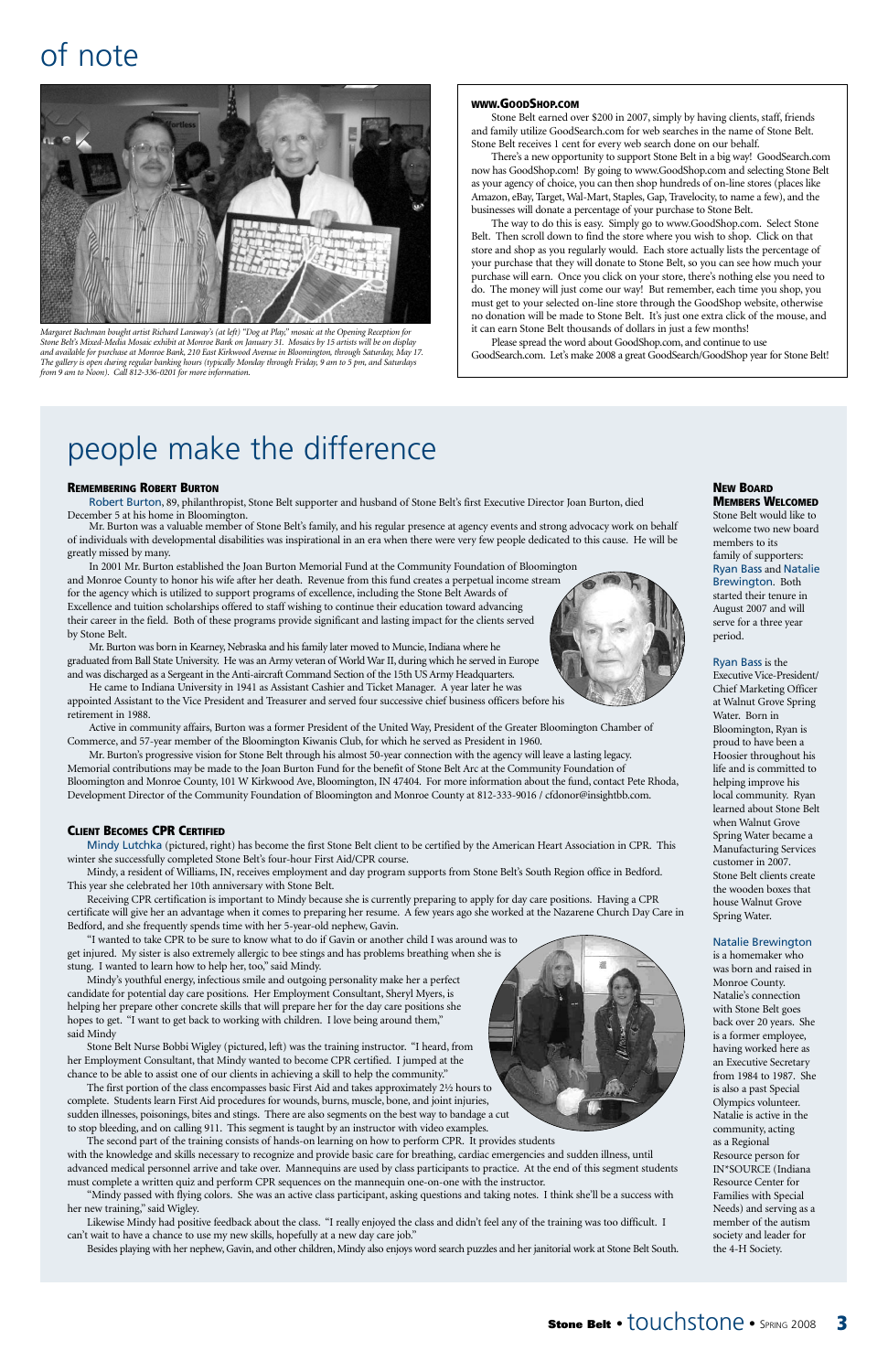Hiring workers with a disability is a win-win situation for Babbs Grocery; management sees it as a rule, rather than an exception. Employees there are an integral part of the operation and, more importantly, members of the Babbs family.

#### program services

Babbs Grocery is a family-owned supermarket in Spencer, Indiana that has been serving the community for the past 80 years. Stone Belt clients have been employed at Babbs since 1989. Today, two current and two former Stone Belt clients work at the store. The two current clients sweep the parking lot and empty store trash cans. One of the former Stone Belt clients cooks in the bakery while the other shelves items.

*Touchstone* recently sat down to talk with Store Owner Rob Babbs and Store Manager Charlie Hamilton about employing workers with a disability. Rob Babbs' grandfather Chester started the business in 1928. Charlie Hamilton began working at Babbs in 1962 while in high school; after a brief stint away for college and at a corporate grocery, he was rehired as store manager in 1976 and has been there ever since.

#### Q. HOW DID BABBS COME TO EMPLOY STONE BELT CLIENTS?

seen a worker pick up the smallest scraps of paper when others might think that the wind will blow it away, but they pick it up because that is their job. They are very conscientious with a great work ethic.

A. *Charlie:* Stone Belt sought us out. At first I wasn't for it. I thought we didn't have time to train these workers, and they wouldn't be productive. It was a very strong-willed Stone Belt staff member that managed to convince us to take a chance. Immediately I saw the benefits. One of the many services Stone Belt provides is a job coach who provides on-the-job training to ensure employer and employee satisfaction. We have had a few placements that weren't the right fit. Oftentimes it was the job coach who saw this before we did.

#### Q. WHAT ARE THE BENEFITS TO YOUR BUSINESS IN HIRING A WORKER WITH A DISABILITY?

- A. *Charlie:* From an employer's perspective, it is about having a productive employee, regardless of whether or not they have a disability
- *Rob:* The workers' positive attitudes are so infectious. Their humor and good attitude rubs off on our other employees, making everyone more productive, happier workers.

#### Q. WHAT ARE THE STRENGTHS OF YOUR SUPPORTED EMPLOYEES?

A. *Charlie:* One of the best things about the workers is that they love routine. We have taken advantage of this strength and put them in positions where their jobs don't change much on a daily basis. One employee bakes cookies which is perfect, because the same amount of dough has to be placed in the same spot on the cookie sheet day after day. This specific placement was a perfect fit. *Rob:* The workers are very punctual, have great attendance and are serious about their jobs. I have

#### Q. WHAT ACCOMMODATIONS HAVE YOU MADE?

A. *Rob*: There are basic requirements for any job such as lifting, working holidays, etc. We hired the supported employees like we would for any position, looking at their skill sets and limitations. The most important thing to us was that they would be reliable, honest, and have an attitude that said, "I'll do whatever you want me to do." This is the true nature of teamwork.

#### Q. HOW DO YOUR SUPPORTED EMPLOYEES SHOW THEIR APPRECIATION FOR THEIR JOBS?

A. *Charlie*: They show up day after day and do what is expected of them. This shows they value the position. One worker shows up 2 hours early for work almost every day. I've repeatedly told him he's early, but he's so enthusiastic he comes when he's ready to work. No boss can complain about a worker like this!

Rob: They always have smiles on their faces and are ready to go. They act like they want to be here, not like they have to be here.

#### Q. HOW HAS WORKING WITH STONE BELT CLIENTS ENRICHED YOUR COMPANY?

A. *Rob*: It's brought a little closer to our attention that we have a lot to be thankful for everyday. *Charlie*: The sense of family is enhanced. Other employees look out for them. One of the workers doesn't have a car and usually walks to work; the other employees thoughtfully offer to pick her up or drop her off when the weather is bad.

#### Q. WHAT WOULD YOU SAY TO OTHER BUSINESS OWNERS WHO ARE THINKING ABOUT HIRING CLIENTS WITH DISABILITIES?

Bedford Recycle\* Carriage House Furnitures Center for Behavioral Health CPI Supply Dunn Hospital Elliot Stone Gallion's\* Goodies\* Holiday Inn Jay C Jonathan's Gym Kat's Performing Arts Dance Studio\* Mr. Gatti's Salvation Army\* Sears Spring Mill Vet nas Insuran*ce* 

A. *Charlie*: I wouldn't say anything against it! Businesses should make sure the skills and abilities of each potential employee are sufficient to satisfy the job requirements. If this works then the placement will be lucrative for employer and employee.



The Babbs Grocery team from L/R Store Manager Charlie Hamilton, Lot Attendant Bobby Wall, Bakery Assistant Leah Root, Lot Attendant,<br>Bobby Christie and Store Owner Rob Babbs.

Since 1986, Stone Belt has been working to find jobs in the community for persons with developmental disabilities. Over the years Stone Belt has matched many local employers with qualified employees with disabilities. Stone Belt has provided consulting and support for over 500 employees in Monroe, Lawrence, Owen, Bartholomew and surrounding counties.

Given the appropriate environment and level of support, everyone is capable of maintaining and succeeding at a community job. Stone Belt strives for zero exclusion, meaning that every person who wishes to work in the community should be given the opportunity. The employment services program operates with the same beliefs and core values as all Stone Belt programs, focusing on inclusion, choice, respect, dignity and competence.

Employment Consultants assist individuals with disabilities to choose, obtain and retain employment in integrated settings. The program provides support and training on and off job sites. Stone Belt staff help clients and businesses find the right fit for both to be successful. The goals for individuals in this program are:

> In 1988, Janice was hired by Pizza Hut, and con with her job at Noble Roman's; a short time later she also got a job at Grisanti's Restaurant and for a time was employed at three restaurants simultaneously.

- to gain meaningful employment in a community setting
- to create increased opportunities for developing relationships with others
- to create increased opportunities for informed decision-making

• to create increased competencies in performing required job skills

There are two support options in Stone Belt's Employment Services program: Supported Employment and Placement Assistance. In both programs an Employment Consultant assesses a client's skills and abilities, then helps them develop a resume, complete applications and interview for jobs. Once a job is found, the Employment Consultant provides support and training. In Supported Employment this continues long-term; in Placement Assistance, when the individual can perform the job independently, they complete the program.

> SAM DURBIN *In 1996 Sam Durbin started working at Elliott Stone as a Stone Laborer. Sam's co-workers are supportive and friendly on the job and off. Over the years he has* forged close friendships with many. This year Elliott<br>Stone will begin full operation in a new underground<br>facility. Sam is proud to be part of the stone industry<br>cand its long respected history in the community.

Companies that employ individuals from Stone Belt's Employment Services program benefit from a reliable, dedicated and enthusiastic workforce. Some benefits include:



- Recruitment assistance to find qualified, reliable applicants to fit hiring needs
- Comprehensive business assessment to identify employer needs
- Screening of applicants to ensure a quality job match to reduce turnove
- Employment Consultant availability to supplement training and to recommend workplace accommodations
- Ongoing performance evaluations to ensure oyer/employee satisfaction
- Implementation of incentives such as the
- Work Opportunity Tax Credit
- Availability of an Employment Consultant to provide training and support for both the employee and employer

*If you are a business interested in learning more about* >*participating in Stone Belt's Employment Services program, contact Bitta DeWees, Director of Community Employment, at 812-335-3507, ext. 273 / bdewees@stonebelt.org.*

EAST REGION Abe Martin Lodge\* Brown County Inn Edinburgh Outlet Mall Fantastic Sam's Fazoli's\* McDonald's\* Rural King Sear's TJ Maxx\* Wal-Mart

#### CENTRAL REGION

Arby's Baxter Bloomington Hardware Bloomington Hospital Bloomington Housing Authority Bloomington Police Border's Bookstore Carlisle Brakes Children's Village\* City of Bloomington Crazy Horse Dairy Queen Economy Cleaner\* Eurest Forest Hills Fourwinds Resort Goody's Harrodsburg Conveinance Store IIDC IMU Laundry IMU Market Place\* IMU Sugar and Spice\* Indiana Daily Student Internal Medicine Associate Iron Pit Gym IU Credit Union IU Cyber Cafe IU Greenhouse IU Library IU Motor Pool IU Parking Operations IU Police Department IU School of Business Ivy Tech Jo Ann Fabrics\* Kroger Long John Silver's Lowe's Macy's Marsh McDonald's Meadowood Retirement Community Movie Gallery O'Charley's O'Malia's Papa John's Pizza\* Pizza Hut Red Lobster Sam's Club\* Scholar's Inn Bakehouse SRSC Steak & Shake St. Paul's Catholic Church Stone Belt Taco Bell Textillery TIS Bookstore TJ Maxx Upland Brewery\* Wal-Mart Wayport Kennels Winslow Hardware\*

#### SOUTH REGION

#### WEST REGION

Babbs Super Valu Grocery Bloomington Hospital Hometown Health Ivy Tech Owen Valley Health Campus Owen County Humane Society Sav A Lots Spencer Owen Community Schools\* World Arts *\*indicates new business in 2007*

#### JANICE MARTIN

Even after 20-years of work at a Bloomington Pizza Hut, Janice Martin loves her job. Her long-term employment gives her a sense of purpose and feeling of inclusion in the

community. She is the longest continuously employed Stone Belt client. The connection between the Martin family and Stone Belt runs deep. In 1959, Richard and Betty were one of the families involved in starting Stone Belt in the basement of the First Baptist Church. Their daughter Janice was born and raised in Bloomington, and she has participated in various Stone Belt services over the years, even attending its school before mainstreaming was popularized in the late 70s.

Janice started receiving Employment Services from Stone Belt in 1987 when the program was just beginning. Up until this point, she attended Day Services at Stone Belt and worked in manufacturing services connecting small medical tubes. A staff member observed that she exhibited great dexterity and believed this skill could enable her to work at a community job.

Her job placement at Noble Roman's Pizza was one of the program's first. She worked part-time rolling silverware with two other clients, Marcella Eller (who still receives services from Stone Belt, but who has since retired) and Gail Peck. Janice found she loved her first foray into the working world and it gave her the desire to search for another job.

## business spotlight *Babbs Grocery*

Janice's job at Pizza Hut has held strong over the years even after other positions at Noble Roman's, Grisanti's and Macri's Deli have come and gone. Over the years she has seen numerous management changes and countless arrivals and departures of fellow staff members and has had a variety of duties including: rolling silverware, filling condiment cups, and making Cavetini, to name only a few. Today, she tapes coupons onto pizza delivery boxes.

There are many challenges Janice has had to overcome to be successful at work. Some are physical, such as mobility (she is in a wheelchair full-time), and some involve communication (Janice has limited speech). Other challenges are cognitive, such as learning the processes of many different duties and learning to adapt to other people and accept the diversity they bring to the job place. Navigating these and numerous other challenges has undeniably been her biggest success over the years.

"I have seen Janice obtain many personal achievements because of her job. She is much happier and has a higher sense of self-worth," said her mother, Betty.

Janice's weekly paycheck also furthers her feelings of freedom. She uses her money to experience a greater sense of independence in the community. She dines at area restaurants and participates in activities at area organizations such as WonderLab and the library.

Elizabeth Hall, Stone Belt Marketing & Training Coordinator, was involved in helping Janice find her job at Pizza Hut. "Janice is a survivor. Her great sense of humor is probably a big part of her success over the years," she said.

# $\begin{array}{|c|c|c|c|}\hline \textbf{1} & \textbf{0} & \textbf{0} & \textbf{0} & \textbf{0} & \textbf{0} & \textbf{0} & \textbf{0} & \textbf{0} & \textbf{0} & \textbf{0} & \textbf{0} & \textbf{0} & \textbf{0} & \textbf{0} & \textbf{0} & \textbf{0} & \textbf{0} & \textbf{0} & \textbf{0} & \textbf{0} & \textbf{0} & \textbf{0} & \textbf{0} & \textbf{0} & \textbf{0} & \textbf{0} & \textbf{0} & \textbf{0} &$

## *An in depth look at Stone Belt's Employment Program*

## employee spotlights Happiness = Longevity

*Meet three supported employees, representing Stone Belt's Central, South and East regions, who have had found long-term success at their jobs.*

GINA GOODWIN *Gina Goodwin has worked at a Columbus Fantastic Sam's, handling the salon's laundry, for over 8-years. The Arc of Indiana recently recognized the Fantastic Sam's where Gina works for maintaining a supportive environment that is conducive to Gina's success. Gina's dedication to her job is evident in her positive attitude.*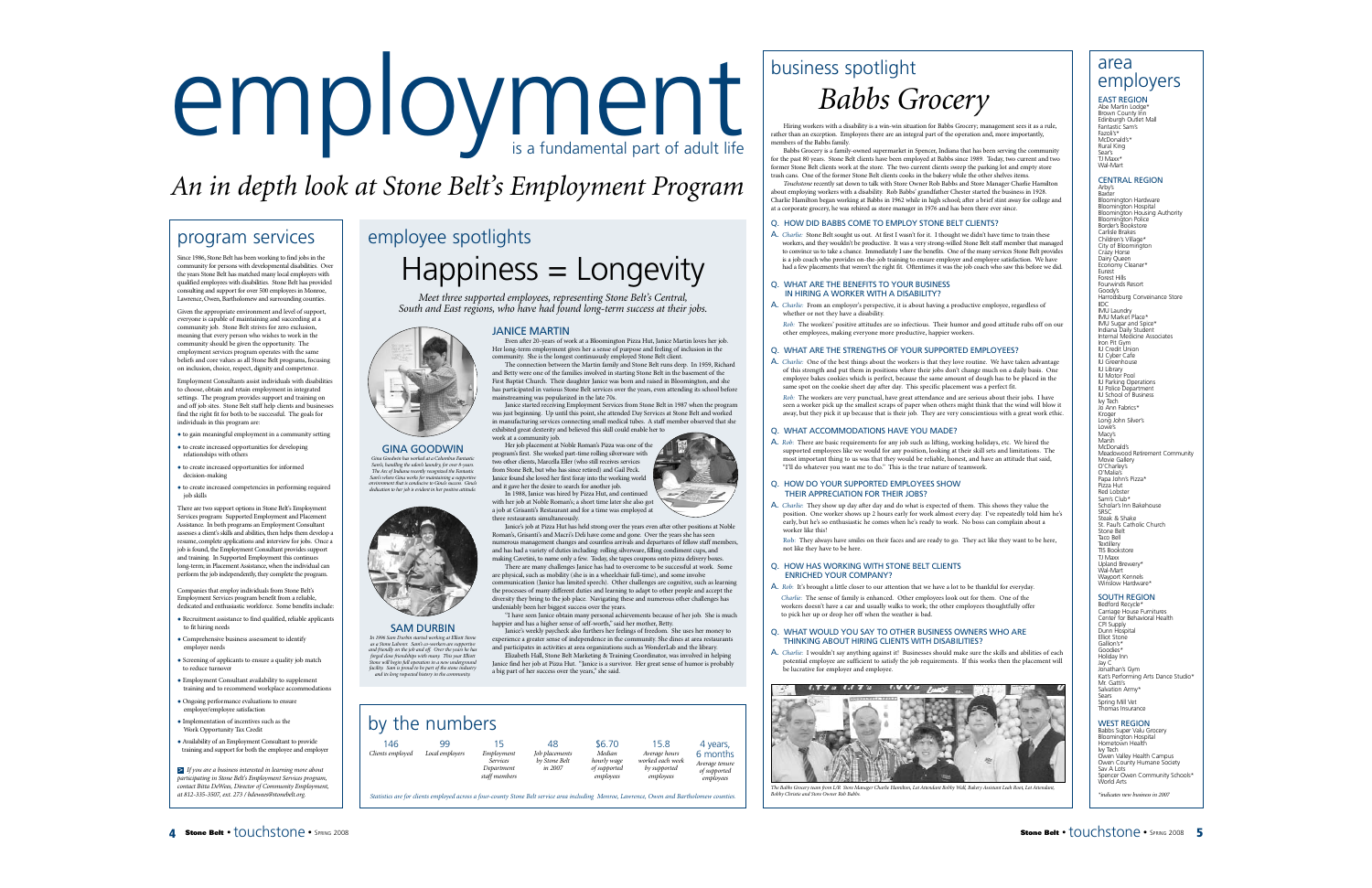The current session of the Indiana Legislature is scheduled to adjourn Friday, March 14. Look for a complete roundup of legislative news important to Stone Belt and The Arc in the Summer edition of *Touchstone*.

> To get up-to-the-minute information on Bills and the Indiana General Assembly, log on to: www.in.gov/legislative/

> Don't know who your elected officials are? Log on to: www.in.gov/apps/sos/legislator search

The Stone Belt Advocacy Committee is still recruiting people that would like to write letters, send e-mails, or make phone calls on vital topics of interest to various governmental officials, in an effort to raise awareness or to urge the passing of meaningful legislation. The Advocacy Committee will take responsibility for preparing draft letters and talking points, and forwarding them on to those who have expressed interest in assisting the committee. Participants in the advocacy work can then personalize the materials, or simply use them as written. All efforts will create a big impact. If you would like to assist the Stone Belt Advocacy Committee in supporting individuals with disabilities, please e-mail Amy Travis at irishhorselover@yahoo.com or Don Hossler at hossler@indiana.edu. You can also send a letter to Stone Belt (2815 East 10th Street/ Bloomington, IN/47408), marked, "Attention: Advocacy Committee."



#### By Dusty Sims

*As told to Staff Member Greg Roberts*

My name is Dustie Sims. I live at home with my family in Springville, Indiana. I live with my mom, brothers and sisters. We have a big red house that we all live in. We also have a garage and a black top driveway. My mom drives a red Jeep. I was born on November 11, 1979 at Bedford Medical Center. I work at Stone Belt South and have lots of friends there like Jana Wade. I ride the bus to work and back home. My favorite hobbies are swimming in our pool, shopping at Wal-Mart, races, bowling, and fishing. I also enjoy going out with my friends and eating at different restaurants. I have a big dog named Rocky. He is a Bloodhound. He is reddish brown and lives in a cage outside. He likes to eat soft dog food and will bark when you feed him and give him water. He also barks loudly at night. When I was young my sister and I didn't have a home. Joy Ann Sims adopted us and gave us clothes, food and a nice warm bedroom. My mom has a good heart. She gave us a nice home and a family that loves me as one of their own. My mom works for a couple that has a son that she takes care of. In ten years I would like to be living with my mom as long as I can or until something happens to me. I love living with my mom and family, they mean everything to me.

## volunteers

By Chelsey Wininger *IU Student Volunteer Coordinator*

Shooting hoops after lunch. Creating arts and crafts. Performing songs and dance. Stone Belt's IU student volunteers do all this and more. More than just an extra set of hands, these volunteers share their talents, time, energy, and, in one case, a dog, with clients and staff.

My name is Chelsey Wininger and I am Stone Belt's Advocate for Community Engagement (ACE). I work as a liaison between Indiana University and Stone Belt to recruit, train and support volunteers, organize service-learning class requirements and conduct volunteer reflection sessions.

Stone Belt is one of several area non-profits to have an ACE. Former Stone Belt ACE Sarah Cohen told me to expect five to eight volunteers each semester. This year I have already had 17 in the fall and 12 this new calendar year, with more to come.

Volunteers choose to donate their time to Stone Belt for a number of reasons. Many are required by a class to volunteer a certain number of hours at a community organization, and then choose Stone Belt randomly. Others have past experience working with individuals with developmental disabilities and want to continue. Still more choose to volunteer at Stone Belt because it fits their major or future career path. For this reason, Stone Belt is very popular with psychology students.

Student volunteers work in a number of different capacities. At Stone Belt's Central Offices at Tenth Street in Bloomington, two students are instructing a morning fitness class once a week. Other volunteers work in classes

like art and music or chat with retired clients in the Coffee Club. Sometimes volunteers venture out to group homes where they help with yard work, cleaning or sometimes cooking meals for residents. I try to place volunteers where they can utilize their talents with clients who share their same interests.

Though students may choose to volunteer at Stone Belt, they are sometimes apprehensive. This holds true for students with many levels of comfort being around persons with disabilities. Aarti Ramaswami lived for 10 years with her uncle who was a quadriplegic.

"I am very aware of the difficulties faced by individuals with disabilities and their families." Ramaswami said, "I volunteered at Stone Belt because I felt I would be able to better understand the challenges these groups face."

Despite being comfortable around her uncle, Ramaswami was guarded when she first started volunteering at Stone Belt.

"At times I didn't know what to say to a client and just

waited for other volunteers to respond so that I could learn from them," she said. "Eventually I became more comfortable and learned how to react to the things clients would say and do. Overcoming these initial reservations wasn't something I had to think too hard about, after a while it came naturally."

Ramaswami, like other volunteers, came away from her experience with more patience for others and with a "tremendous respect" for both clients and those who work with them daily.

"Had I known Stone Belt needed volunteers, I would have started sooner!" she said.

Stone Belt's volunteers have become an important part of its services. They bring knowledge and enthusiasm to clients daily.

*To find out more about volunteering at Stone Belt contact* > *Chelsey Wininger, Stone Belt's Advocate for Community Engagement (ACE), at cwininge@stonebelt.org.*

## Indiana University students get involved



*Blackstone resident Patsy Smitz stands with three IU student volunteers who assisted with yardwork at Blackstone House in November. Stone Belt Student volunteers work in a number of capacities such as instructing Day Program classes like fitness, art and music and helping with repairs, cleaning and cooking at Group Homes.*

## first person Dustie Sims, Stone Belt South

## legislative watch Know your politics

*On February 14 several Stone Belt clients and staff members traveled to the State House in Indianapolis to present members of the legislature with Valentines Day cards. Here clients L/R: Donnie McGinnis, Gary Taylor, Betsy Higgins, Babette Hall and Doug Miles pose with State Representative Matt Pierce, center back.*



#### **Stone Belt • touchstone • SPRING 2008**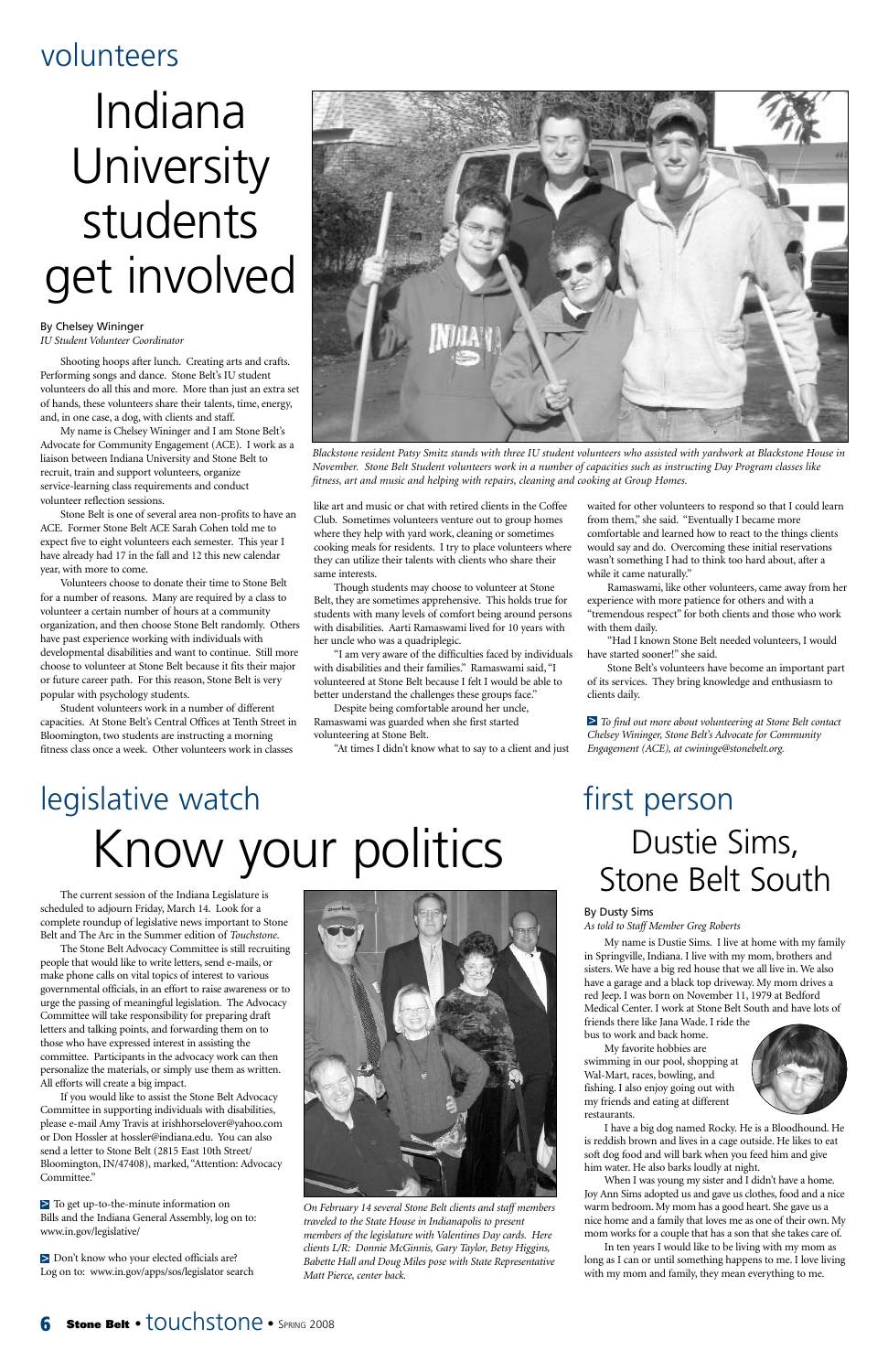## development Donors empower clients, community

Every gift to Stone Belt makes a huge difference. Contributions go directly toward achieving excellence in client supports, innovation in staff training and development, and the creation of substantive programs that impact thousands of lives.

Our community is stronger when every individual experiences success. Visionary donors help empower people with disabilities to form meaningful relationships, live independently, experience professional employment, contribute to the building of community, and develop new life skills.

We would like to introduce you to two avenues available for donors who wish to create a lasting legacy of support.

#### The Jewel Society – Stone Belt's Planned Giving Program

Stone Belt's Jewel Society is an honorary society that recognizes those who have named Stone Belt as a beneficiary in their estate plans. The Jewel Society provides visionary donors with the opportunity to establish a legacy in support of individuals with disabilities. Jewel Society members are listed in Stone Belt publications, according to the wishes of the donor.

Donors can join the Jewel Society through several planned giving options, including: bequests, certificates of deposit, charitable gift annuities, private retirement plans, gifts of insurance, charitable lead trusts, and charitable remainder trusts. Stone Belt encourages donors to speak with a professional estate advisor when making decisions about planned gifts.

#### Stone Belt Endowment Funds

An endowment fund is an outstanding tool for cultivating financial stability. Gifts to an endowment fund provide a permanent income stream, as only the earned interest is utilized; the principle of the fund is never touched. Donors to an endowment fund know that their gifts will continue to provide for an agency into perpetuity, creating a lasting legacy of support.

Stone Belt believes in the importance of planning for the future, and of ensuring the viability of programs of excellence that are not supported by everdwindling government funding. Stone Belt has two endowment fund options available to donors:

#### *Stone Belt Excellence Fund*

Gifts to the Stone Belt Excellence Fund support ongoing initiatives that enable the agency to reach levels

 $\frac{1}{\sqrt{1-x^2}}$ 

of excellence in supports, training, and outcomes for both clients and staff. Examples of programs funded through the Excellence Endowment include the Awards for Excellence – a program that annually honors five exceptional staff members - the Employee Continuing Education Scholarship Program, and the Hand in Hand Project.

*The Joan Burton Memorial Fund at the Community Foundation of Bloomington and Monroe County* Joan Burton served as the first Executive Director of Stone Belt Arc, from 1965-1985. Mrs. Burton's impact on the agency and community was truly significant, and her advocacy work on behalf of individuals with developmental disabilities was inspirational. Gifts to the Joan Burton Fund are made directly to the Community Foundation of Bloomington and Monroe County, with the income of the fund directed to Stone Belt to support excellence in the field.

*For more information on Stone Belt's Endowment* > *Program or the Jewel Society, or to apprise Stone Belt of a planned gift arrangement, please contact Amy Jackson, Development Director, at 812-332-2168, ext. 314 / ajackson@stonebelt.org.*

Stone Belt is pleased to be partnering with the Down Syndrome Family Connection and Barnes & Noble Bookseller to hold a very special educational and fund-raising event at the bookstore's Bloomington location on Saturday, March 29 as part of Down Syndrome Awareness Day and Disabilities Awareness Month. Proceeds from the event will go to support the building of a new family resource library to be housed at Milestones, as well as to support Stone Belt's art program.

Community members are invited to participate in the day-long fund-raiser by utilizing a special voucher, at right, which can be clipped out, used and copied for friends. Vouchers will also be available at Barnes & Noble on the day of the event. By presenting the voucher at the time of purchase anytime on March 29, a percentage of the sale will be directed to Stone Belt. As the customers' collective purchase amount increases, the total percentage donated to Stone Belt will increase, as well.

Supporters can also support Stone Belt by purchasing books on display that have been selected as wishlist items for Milestones' new library; the library will serve as an important resource for the entire community. Donors who purchase a book for the resource library will be benefiting Stone Belt in two ways: not only will Stone Belt receive the book, but the agency will also receive a percentage of the purchase price, as well.

As part of the day-long fund-raising event, community members are invited to participate in some very special afternoon activities from 4-5:30 p.m. in the Bloomington store:

- Listening to a children's story, read by a member of the Down Syndrome community
- Viewing of some of the latest mosaics created by Stone Belt client artists
- Participation in a hands-on community art piece, replicating a Stone Belt mosaic
- Children's art and craft make-and-take projects

The Down Syndrome Family Connection (DSFC) was established in Bloomington in 2007 to promote

## **Barnes & Noble Bookfair Voucher** Supporting

## **Stone Belt**

#### Saturday, March 29th **Barnes & Noble 2741 2813 East Third Street Bloomington, IN 47408**

Please present this voucher prior to making your purchase. A percentage of the net sale will be donated to your organization.\*

BOOKFAIR ID #: #247320

greater acceptance and understanding of Down Syndrome in Monroe and surrounding Indiana counties. The vision of the DSFC is to become a regionally recognized advocate base for communities, families and individuals living, learning and growing with Down Syndrome. DSFC's mission includes educating, informing and involving all people to recognize the uniqueness and capabilities of individuals with Down Syndrome. Friendship, support and encouragement are fundamental to broad community recognition of the inherent dignity of all people with developmental disabilities.

Barnes & Noble Booksellers across the country began celebrating Down Syndrome Awareness Day in 2007 with programs designed to raise awareness and educate the public. "Our goal was to help teach children and adults that individuals with Down Syndrome are more like everyone else than they are different," says Sarah DiFrancesco, Director, Community Relations, for Barnes & Noble. The inspiration behind the company's efforts came from the daughter of Barnes & Noble President, Steve Riggio. She, herself, has Down Syndrome.

*For more information on the Barnes & Noble event, contact Stone Belt Development Director, Amy Jackson,* > *at 812-332-2168 ext. 314 / ajackson@stonebelt.org.*

*For more information on the Milestones Resource Library, contact Milestones Director, Maureen Gahan,* > *at 812-333-6324 / mgahan@stonebelt.org.*

*For more information on the Down Syndrome Family Connection, contact Kim Rienks at 812-219-6998 /* >*t.rienks@insightbb.com.*



**Stone Belt** • touchstone • SPRING 2008 7

## Barnes & Noble event to support Stone Belt fund-raiser